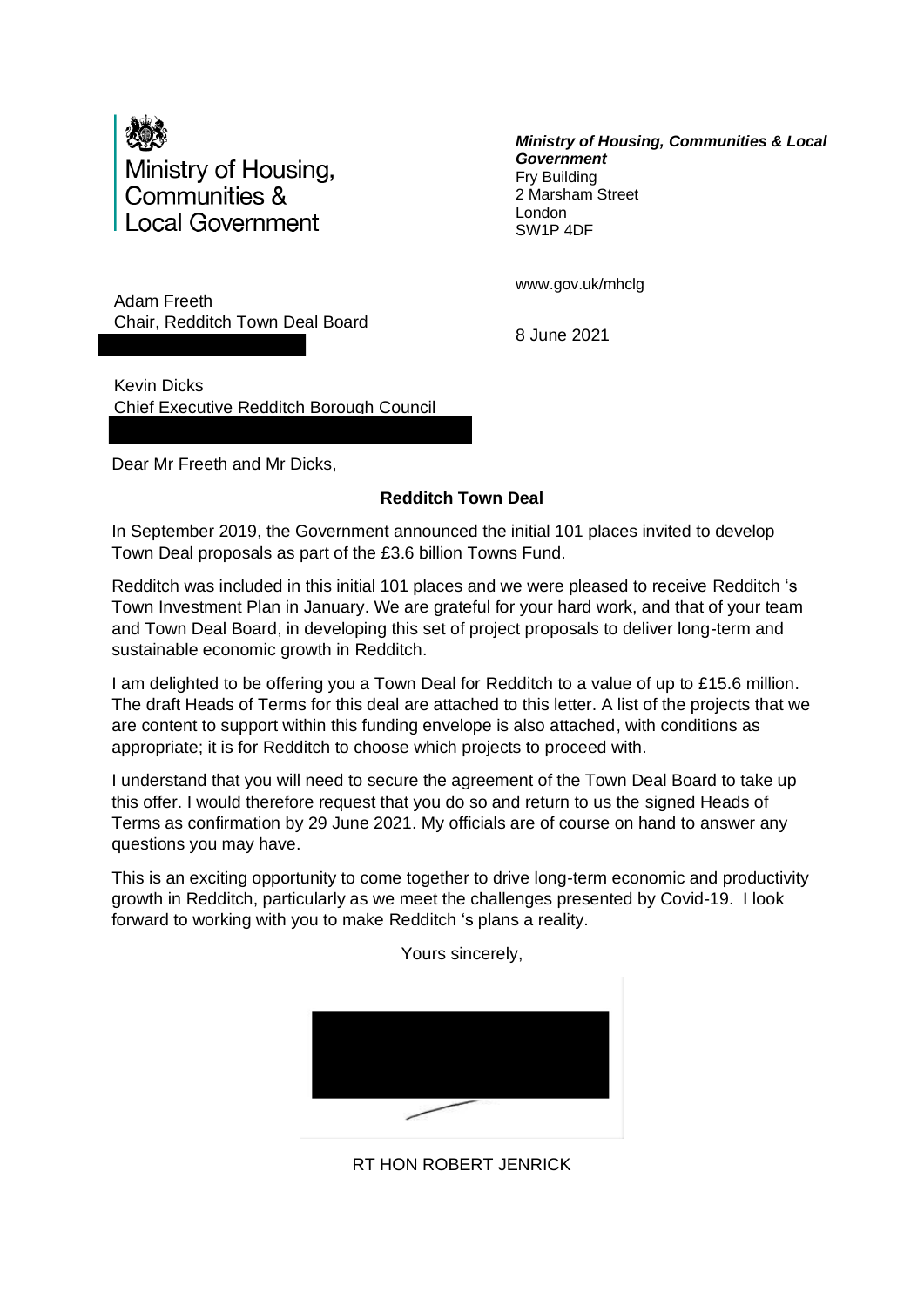## **Heads of Terms offer for Redditch**

### **Introduction**

Situated to the South of Birmingham, Redditch has a rich heritage dating all the way back to the 12th Century, where it began as a crossroads on key trading routes. Redditch rose to prominence during the industrial revolution, when products including needles, fishing tackle, springs and motorbikes were shipped around the world. Despite its strategic location, Redditch faces several key issues: a lack of investment in the Town Centre, an enterprise deficit and local crime.

Government will work with Redditch Borough Council and its Town Deal Board to support the delivery of a Town Deal, with the goal of ensuring all Redditch residents have a share in the town's success.

#### **The commitment**

This document lays out the Heads of Terms offer to Redditch, under the Towns Fund. This is not a contractually binding document and the offer is subject to various conditions being met. The Heads of Terms will act as a Memorandum of Understanding for the future development and delivery of Redditch 's Town Investment Plan and project proposals. It sets out joint expectations as Redditch enters the business case development phase.

Government will provide up to **a total of £15.6 million from the Towns Fund**, which will be used to enable Redditch to transform Redditch from a traditional New Town into a New smart Town fit for the 21st century, which is both a great place to live and work as well as being a hub for investment and visitor destination.

Redditch has proposed a range of projects that will contribute towards achieving this vision. These include:

- Sustainable Projects Programme
- Redditch Digital Manufacturing and Innovation Centre
- Redditch Town Centre Public Realm
- Redditch Transport Interchange and railway quarter
- Redevelopment of Redditch Library Site

Redditch will need to prioritise these projects within the funding envelope being offered. Funding for individual projects will be subject to successfully completing Phase 2 of the Towns Fund process. This includes detailed project development and business case assurance at local level.

#### **Process, governance and assurance**

Local partners will work with government to demonstrate the feasibility, viability and value for money of their projects by developing and submitting the Town Deal Summary Document, including (as per the Further Guidance and Stage two guidance: business case development):

- A list of agreed projects
- Details of business case assurance processes followed for each project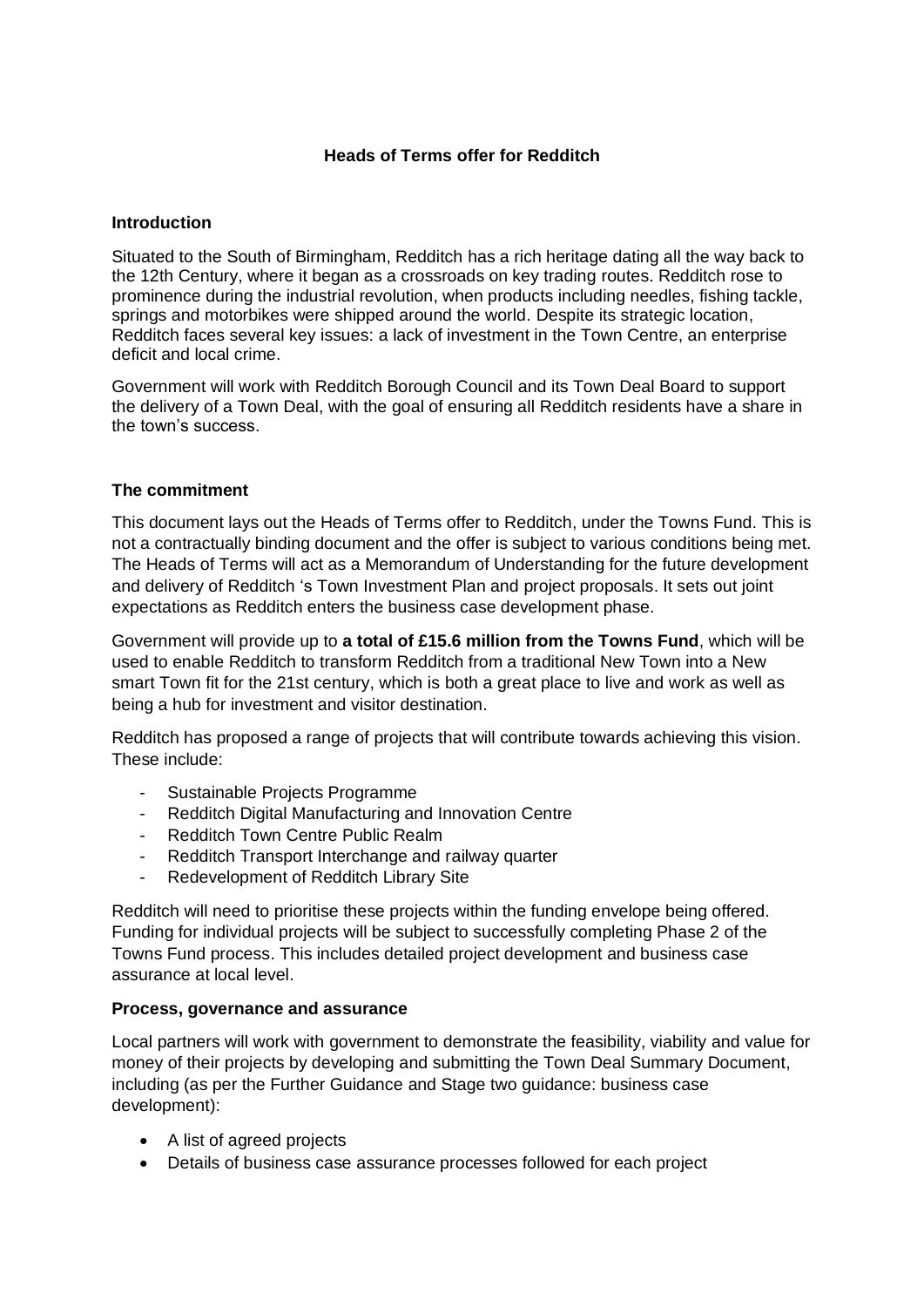- An update on actions taken in relation to the Heads of Terms key conditions and requirements
- A Delivery Plan (including details of the team, working arrangements and agreements with stakeholders)
- A Monitoring and Evaluation Plan
- Confirmation of funding arrangements and financial profiles for each project
- Undertaking Public Sector Equalities Duty analysis
- Approval from the Town Deal Board and Lead Council

Redditch should conduct project assurance in line with agreed routes for each individual project. Redditch should also provide further detail on the project prioritisation process and how this aligns directly with the level of need in the town, as identified in the TIP.

If the priority projects identified for funding do not progress, MHCLG cannot guarantee that funding can be assigned to alternative projects or that if it is those will be to the same value. This may result in an overall reduction in the amount of funding received.

Within two months of accepting this offer, Redditch should confirm in writing details of projects being taken forward and a plan for addressing key conditions relating to those projects and the overall Town Investment Plan. This should be sent to [towns.fund@communities.gov.uk,](mailto:towns.fund@communities.gov.uk) copied to the town lead.

Redditch must then complete business cases for the projects being taken forward and submit the Summary Document within 12 months of the deal being agreed. MHCLG will then provide the agreed funding up to the maximum amount of **£15.6m** for those projects, provided that all conditions are met.



Chair of the Town Deal Board



MHCLG Secretary of State / Minister

\_\_\_\_\_\_\_\_\_\_\_\_\_\_\_\_\_\_\_\_\_\_\_\_\_\_ 29 June 2021 30 July 2021

Date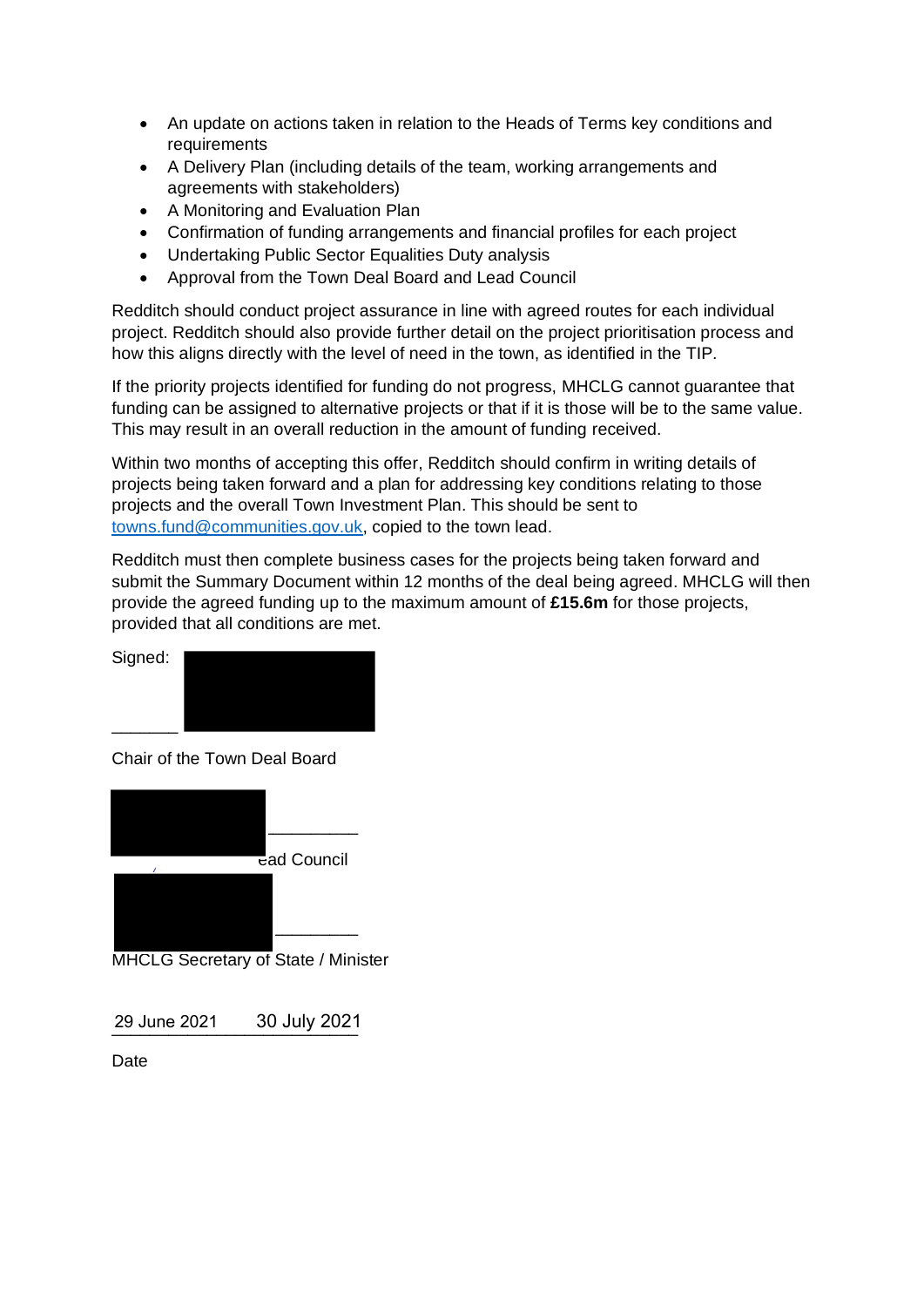## **ANNEX TO THE HEADS OF TERMS: PROJECTS WITHIN SCOPE OF THE TOWN DEAL**

The Town Deal offer is a maximum of **£15.6 million** of MHCLG funding in total.

Within this maximum amount, Redditch may take forward projects selected from those listed below.

This funding will be subject to successfully completing Phase 2 of the Towns Fund process as set out in the Towns Fund Further Guidance, including detailed project development and business case assurance at local level. It is also dependent on final spending profiles, including the RDEL/CDEL split being provided, and the further project-specific conditions set out below being met.

| Project                                                                                                                                                                                                                                                                                                                                                                                 | <b>Funding</b><br>offer<br>limit | <b>Match</b> | <b>Expected outputs and</b><br>outcomes                                                                                                                                                                                                                                                                                | <b>Conditions</b>                                                                                                                                                                                                                                                                                                                                                                                                                                              | Fast<br>track<br>(Y/N) |
|-----------------------------------------------------------------------------------------------------------------------------------------------------------------------------------------------------------------------------------------------------------------------------------------------------------------------------------------------------------------------------------------|----------------------------------|--------------|------------------------------------------------------------------------------------------------------------------------------------------------------------------------------------------------------------------------------------------------------------------------------------------------------------------------|----------------------------------------------------------------------------------------------------------------------------------------------------------------------------------------------------------------------------------------------------------------------------------------------------------------------------------------------------------------------------------------------------------------------------------------------------------------|------------------------|
| <b>Sustainable</b><br><b>Projects</b><br>Programme<br>This is a package<br>of interventions<br>built on previous<br>sustainable<br>improvements<br>within the<br>Borough. The use<br>of sustainable<br>development<br>principles to grow<br>Redditch whilst at<br>the same time<br>enhancing<br>economic, social<br>and<br>environmental<br>spheres is of<br>fundamental<br>importance. | £1.1m                            | £0.35        | New or upgraded<br>$\bullet$<br>road infrastructure<br>(EV charging<br>points)-102<br>Wider cycling<br>$\bullet$<br>infrastructure (e-<br>bike charging<br>/parking hubs) $-2$<br>Carbon savings<br>$\bullet$<br>$(Tonnes) - 150$<br>Renewable energy<br>$\bullet$<br>generation capacity<br>(kW)-450                  | Provide a more<br>$\bullet$<br>detailed delivery<br>plan that covers<br>operational and<br>management plans;<br>and clear<br>breakdown of<br>Towns Fund and<br>committed match<br>funding (with<br>sources) for each<br>element.<br>Provide evidence of<br>$\bullet$<br>what community<br>and business<br>engagement/consul<br>tation took place on<br>this planned<br>programme and<br>also outline how<br>this engagement<br>will continue in the<br>future. | N                      |
| <b>Redditch Digital</b><br><b>Manufacturing</b><br>and Innovation<br><b>Centre</b><br>This project will<br>provide 2,500<br>sqm of state-of-<br>the-art business<br>incubation,<br>innovation and<br>co-working space<br>in a purpose-built<br>landmark building<br>in Redditch Town<br>Centre                                                                                          | £8m                              | N/A          | Increase in the<br>$\bullet$<br>amount (and<br>diversity) of high<br>quality, affordable<br>commercial<br>floorspace-<br>2500sqm<br>Other schemes to<br>support enterprise<br>and business<br>productivity and<br>growth $-2$<br>Programme of<br>$\bullet$<br>grants to local<br>SMEs or employers<br>in key sectors-5 | N/A<br>$\bullet$                                                                                                                                                                                                                                                                                                                                                                                                                                               | N                      |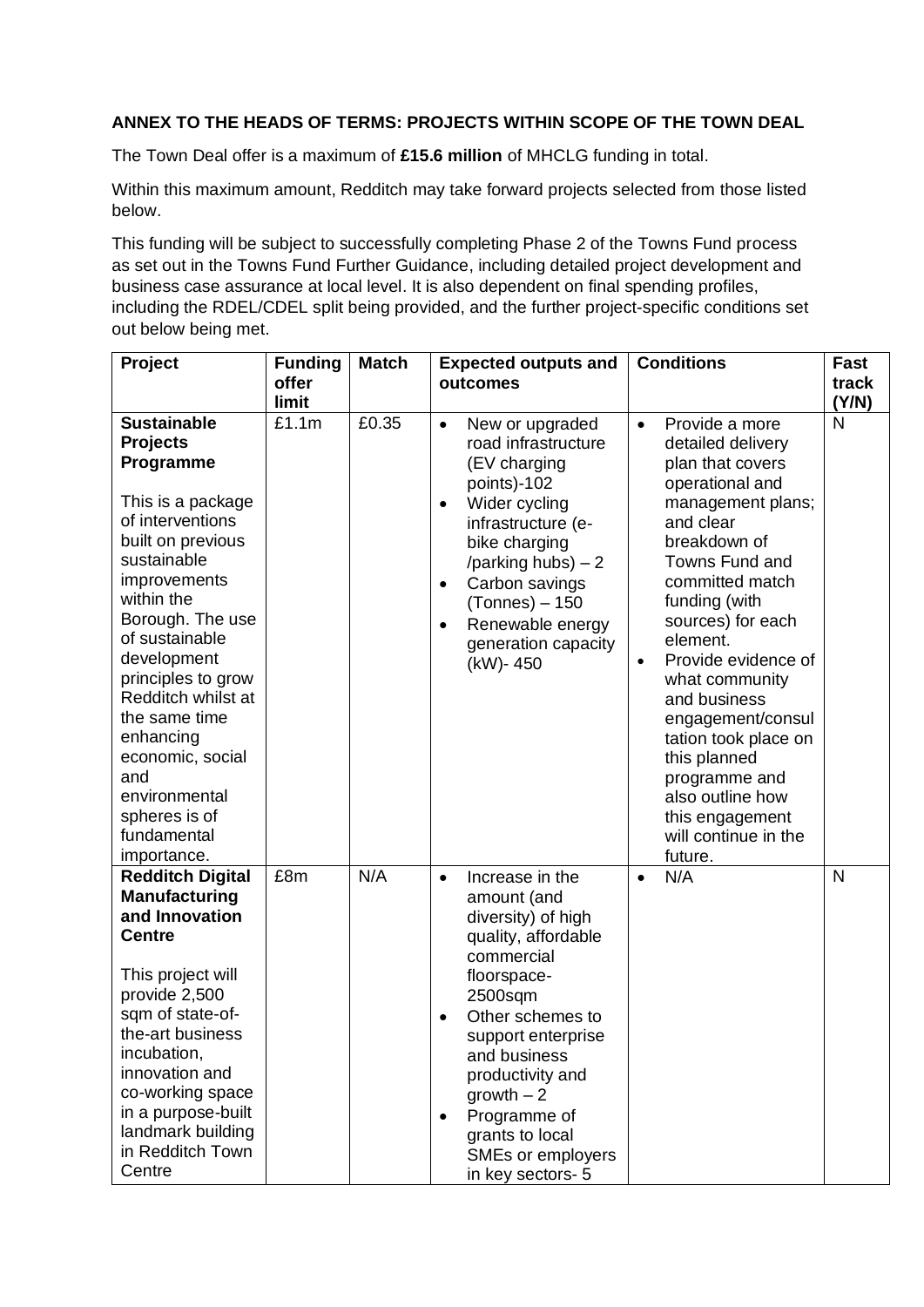|                                                                                                                                                                                                                                                                                                                                                                                           |       |        | $\bullet$<br>$\bullet$                                                     | Number of start-ups<br>and/or scaleups<br>utilising business<br>incubation,<br>acceleration and<br>co-working spaces<br>$-30$<br>Number of<br>enterprises utilising<br>high quality,<br>affordable and<br>sustainable<br>commercial spaces<br>$-100$                                                                                                                                       |                        |                                                                                                                                                                                                                                                      |   |
|-------------------------------------------------------------------------------------------------------------------------------------------------------------------------------------------------------------------------------------------------------------------------------------------------------------------------------------------------------------------------------------------|-------|--------|----------------------------------------------------------------------------|--------------------------------------------------------------------------------------------------------------------------------------------------------------------------------------------------------------------------------------------------------------------------------------------------------------------------------------------------------------------------------------------|------------------------|------------------------------------------------------------------------------------------------------------------------------------------------------------------------------------------------------------------------------------------------------|---|
| <b>Redditch Town</b><br><b>Centre Public</b><br>Realm<br>This proposed<br>major investment<br>will see three<br>important<br>thoroughfares<br>transformed into<br>a series of<br>modern, attractive<br>and<br>multifunctional<br>public spaces<br>which will<br>together act as<br>Redditch's 'shop<br>window'.                                                                           | £3m   | £0.55m | $\bullet$<br>$\bullet$<br>$\bullet$<br>$\bullet$                           | Delivery of new<br>public spaces -5<br>Footfall - increased<br>Perceptions of the<br>place by<br>residents/visitors -<br>increased<br>Land Values-<br>increased                                                                                                                                                                                                                            | $\bullet$              | N/A                                                                                                                                                                                                                                                  | Y |
| <b>Redditch</b><br><b>Transport</b><br>Interchange and<br>railway quarter<br>This project will<br>transform<br>Redditch,<br>creating an<br>integrated multi-<br>modal transport<br>interchange as a<br>modern attractive<br>gateway bringing<br>together the<br><b>Railway Quarter</b><br>and Town Centre<br>as one seamless<br>place for visitors<br>and residents and<br>maximising the | £8.5m | £1.28m | $\bullet$<br>$\bullet$<br>$\bullet$<br>$\bullet$<br>$\bullet$<br>$\bullet$ | New, revived, or<br>upgraded train and<br>stations $-$ 800sqm<br>Improved<br>interchange<br>connectivity<br>between transport<br>$modes - 1$<br>New or upgraded<br>cycle or walking<br>paths-600sqm<br>Delivery of new<br>public spaces -<br>5500sqm<br>Land release for<br>new development<br>$uses - 7400sqm$<br>Number of trips by<br>purpose and main<br>mode-forecast<br>growth to be | $\bullet$<br>$\bullet$ | Provide confirmation<br>that Network Rail are<br>appropriately<br>engaged and any<br>requirements they<br>may impose are<br>reflected in the<br>project timescale.<br>Quantification of<br>outcomes are<br>required to proceed<br>with this project. | N |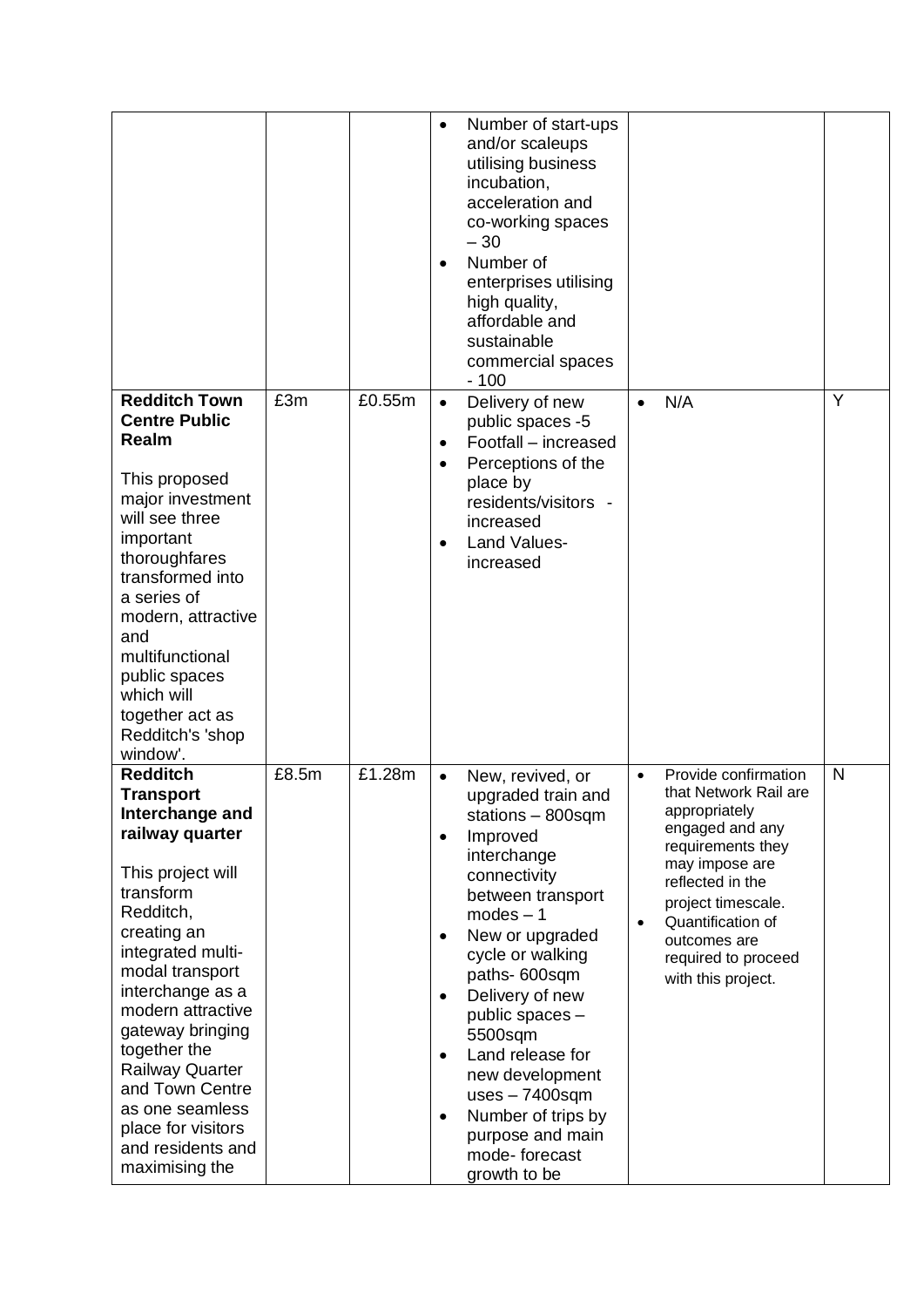| town's benefits as<br>the final<br>destination on the<br>Cross-City<br>railway from<br>Birmingham                                                                                                                 |          |     | between 8% and<br>22% increase in a<br>range of post-<br>COVID <sub>19</sub><br>scenarios to 2035                                                                      |                                                                                                                                                                                                                                                                                                                                                                                         |   |
|-------------------------------------------------------------------------------------------------------------------------------------------------------------------------------------------------------------------|----------|-----|------------------------------------------------------------------------------------------------------------------------------------------------------------------------|-----------------------------------------------------------------------------------------------------------------------------------------------------------------------------------------------------------------------------------------------------------------------------------------------------------------------------------------------------------------------------------------|---|
| <b>Redevelopment</b><br>of Redditch<br>library site<br>This project will<br>demolish the<br>existing library<br>building and the<br>deliver a new<br>public square and<br>associated<br>commercial<br>development | £4.2 $m$ | N/A | Delivery of new<br>$\bullet$<br>public spaces-<br>750sqm<br>Delivery of<br>$\bullet$<br>commercial space-<br>15000sqft<br><b>Land Values</b><br>$\bullet$<br>increased | Provide assurance on<br>$\bullet$<br>what will happen to<br>the existing library<br>provision, where it<br>will go and how the<br>needs of the<br>community to access<br>library services will<br>be met when the<br>existing site is<br>demolished.<br>Provide further detail<br>$\bullet$<br>on the impact of this<br>project through<br>inclusion of a broader<br>range of outcomes. | N |

# **General conditions**

There are also the following requirements for the process and governance:

- **TIP Improvements:** Provide further detail on the project prioritisation process and how this aligns directly with the level of need in the town, as identified in the TIP.
- **Assurance**: The business cases for each project will be taken through Redditch Borough Council, in line with local assurance processes.
- **Public Sector Equalities Duty (PSED) and other assessments**: Redditch Borough Council will undertake programme-wide level impact assessment, relevant projectlevel impact assessment to meet their Public Sector Equalities Duty as well as carry out relevant Environmental Impact Assessments.

If the priority projects identified for funding do not progress, MHCLG cannot guarantee that funding can be assigned to alternative projects or that if it is those will be to the same value. This may result in an overall reduction in the amount of funding received.

Within two months of accepting this offer, Redditch should provide the following information to [towns.fund@communities.gov.uk,](mailto:towns.fund@communities.gov.uk) copied to the town lead (annex a in business case guidance):

- Details of the projects being taken forward (including for each project the capital/revenue split and the financial profile)
- Overall capital/revenue split and financial profile for the Town Deal
- A plan for addressing key conditions relating to those projects and the overall Town Investment Plan.

Redditch must complete business cases for the projects being taken forward and submit the Town Deal Summary Document within 12 months of accepting this offer. Business cases should follow the Lead Council's usual assurance processes and be undertaken in partnership with the Town Deal Board.